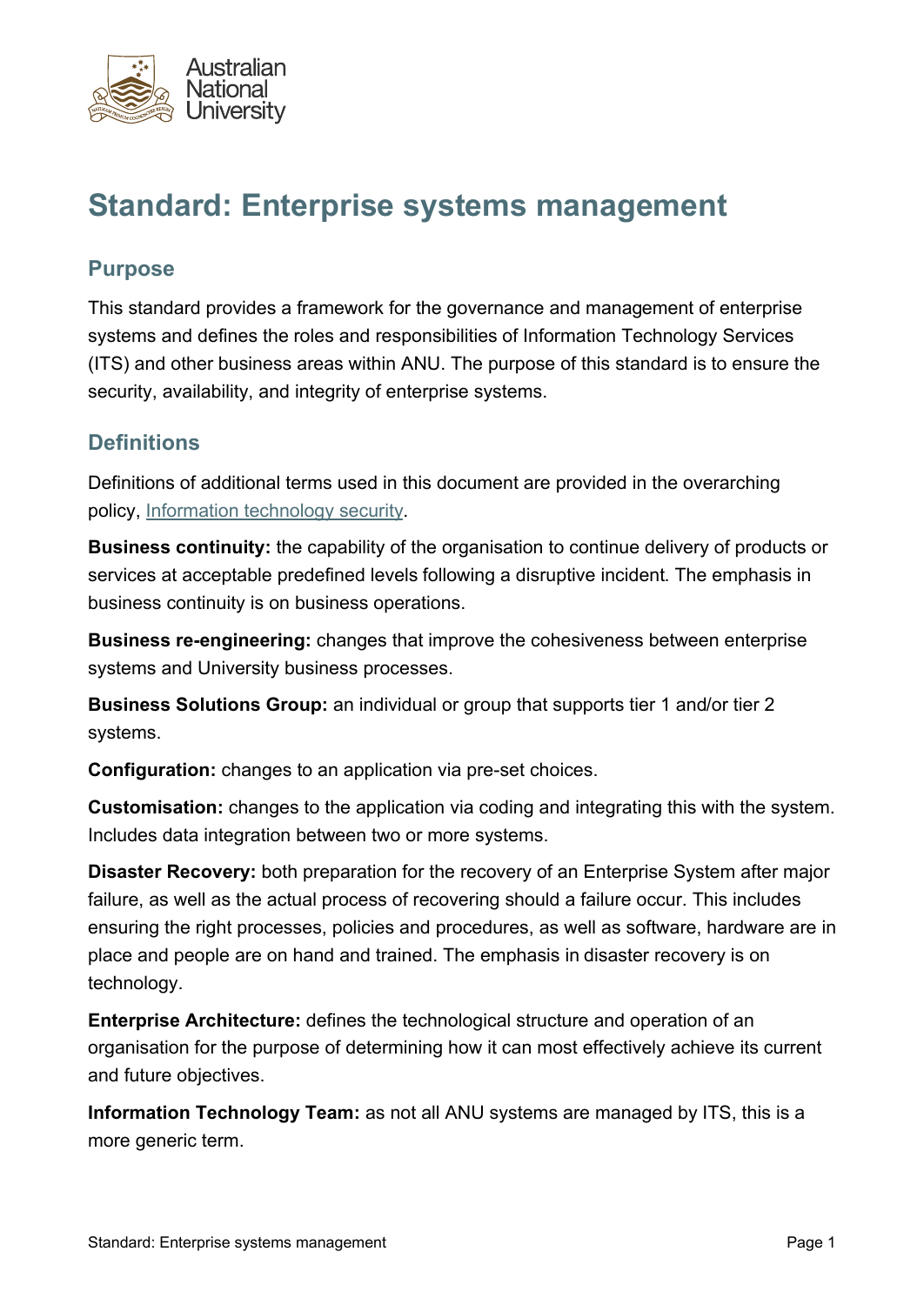**ITIL:** Information Technology Infrastructure Library. A set of detailed practices for IT service management that focuses on aligning IT services with the needs of business.

**Major change:** a major change involves a significant amount of preparation, planning and work with complex situations or major expenses (see the [Change Management Module](https://erms.anu.edu.au/wcc/faces/wccdoc?dDocName=ERMS2160338)  [Manual](https://erms.anu.edu.au/wcc/faces/wccdoc?dDocName=ERMS2160338) for further details).

**Minor change:** A minor change is a change, where there is minimal risk and impact (see the [Change Management Module Manual](https://erms.anu.edu.au/wcc/faces/wccdoc?dDocName=ERMS2160338) for further details).

**Mobile compatible:** A website that is viewable on a smartphone or tablet, but is not optimised for mobile viewing (i.e. 'mobile friendly').

**Mobile responsive:** the layout and/or content responds or adapts to the size of screen they are presented on.

**Operating Level Agreement:** an agreement between areas that are providing a service together, describing how they will achieve the joint level of service.

**Recovery Point Objective (RPO):** amount of acceptable data loss.

**Recovery Time Objective (RTO):** time to restoration after a disaster recovery event is declared.

**Service Level Agreement (SLA):** an agreement between ITS and another area to which ITS is providing services.

**System support:** Day-to-day monitoring, maintenance and back end technical support of the system application and infrastructure.

**Technology uplift:** changes that improve technology platforms to ensure the stability of business processes. The majority of technical uplifts will also require business reengineering.

## **Standard**

1. Enterprise systems are business critical software applications that have broad institutional impact, support campus-wide administrative and academic functions, and address key University needs.

2. Governance and management arrangements for enterprise systems are required to give the University confidence that:

- a. enterprise system functionality is aligned to business requirements and strategy;
- b. operational responsibility and authority are clearly assigned;
- c. effective planning processes are in place;
- d. system support and architecture documentation is complete and comprehensive;
- e. system risks have been identified and are being managed;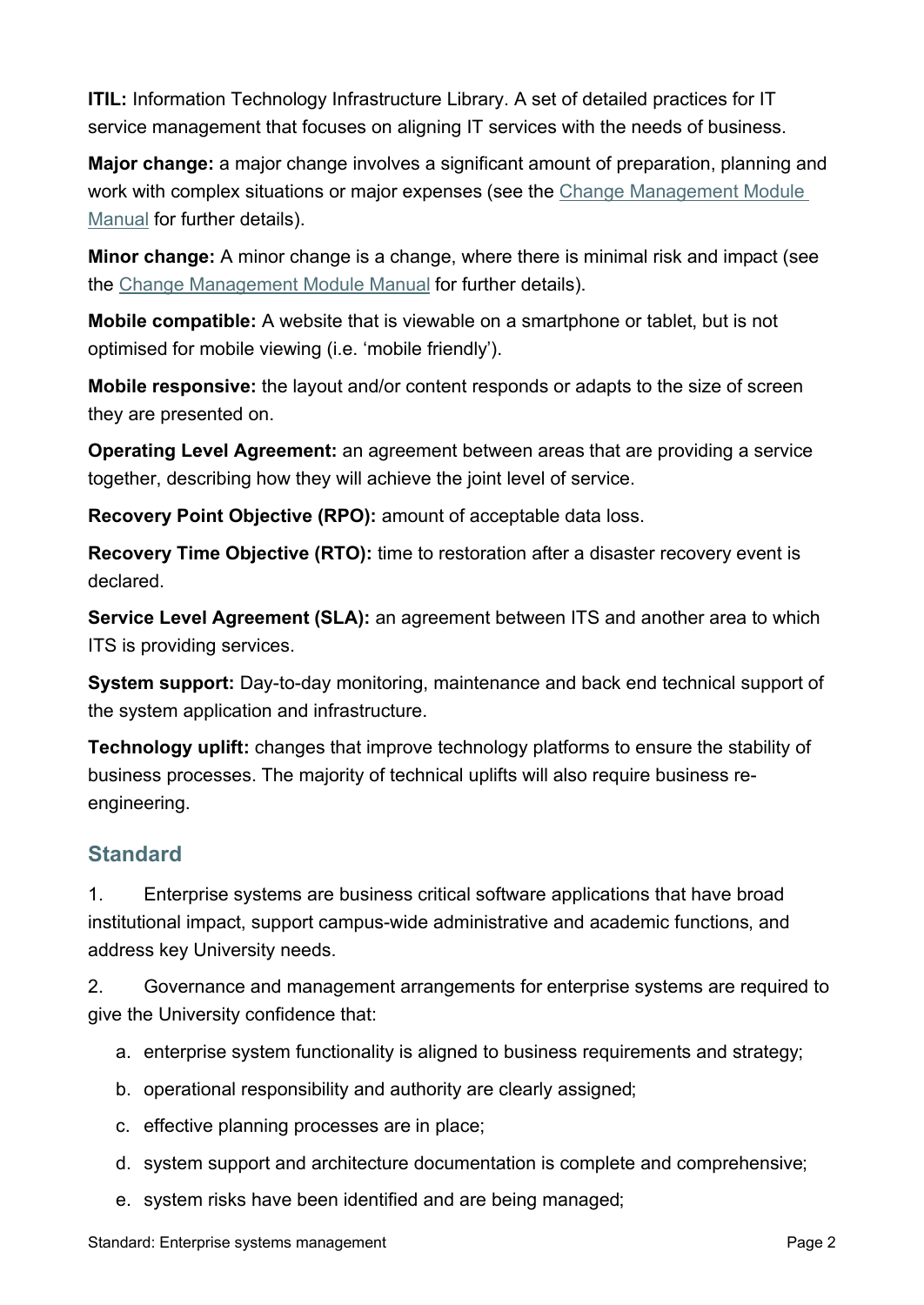- f. systems are current and fully supported by a vendor;
- g. systems are responsive, available, robust, and secure;
- h. system security and data breaches are managed appropriately; and
- i. system performance is monitored.

#### **Enterprise systems tiers**

3. Enterprise systems are divided into three tiers; Tier 1, Tier 2, and Tier 3. Whether those systems are hosted off-site or run on-site, the following classifications are still applicable, although the approach as to how the recommendations are applied may vary.

*Tier 1*

4. A Tier 1 enterprise system is a University-wide system that supports the core business of the University – research, teaching, and/or learning – with data critical to the University as a whole. A system is considered to be Tier 1 if the University would suffer a critical loss if the system were to be unavailable for two days.

5. Tier 1 systems are the authoritative source of information for the University and data can be used to assist ANU to meet statutory requirements.

6. All Tier 1 systems are endorsed by the University Information and Communications Technology Governance Committee (UICT). A business unit may request that UICT consider a system to be Tier 1 by presenting a business case detailing what it would take to move an application and its supporting infrastructure to Tier 1, including funding to provide the appropriate level of support.

- 7. A Tier 1 system requires:
	- a. a Business Solutions Group (BSG) to manage the system lifecycle and prioritise work in alignment with University requirements;
	- b. full-time support staff;
	- c. full redundancy, in separate data centres "warm" standby that can fail-over to disaster recovery with some human input, or fully active-active where no human intervention is required;
	- d. development, test, production, and disaster recovery environments;
	- e. load testing, to establish the peak load capacity for the purpose of major system upgrades;
	- f. a Disaster Recovery (DR) plan including contacts, required Recovery Point Objective (RPO) and Recovery Time Objective (RTO);
	- g. management of data including defined back up, archiving, and retention levels; and
	- h. up to date and comprehensive documentation.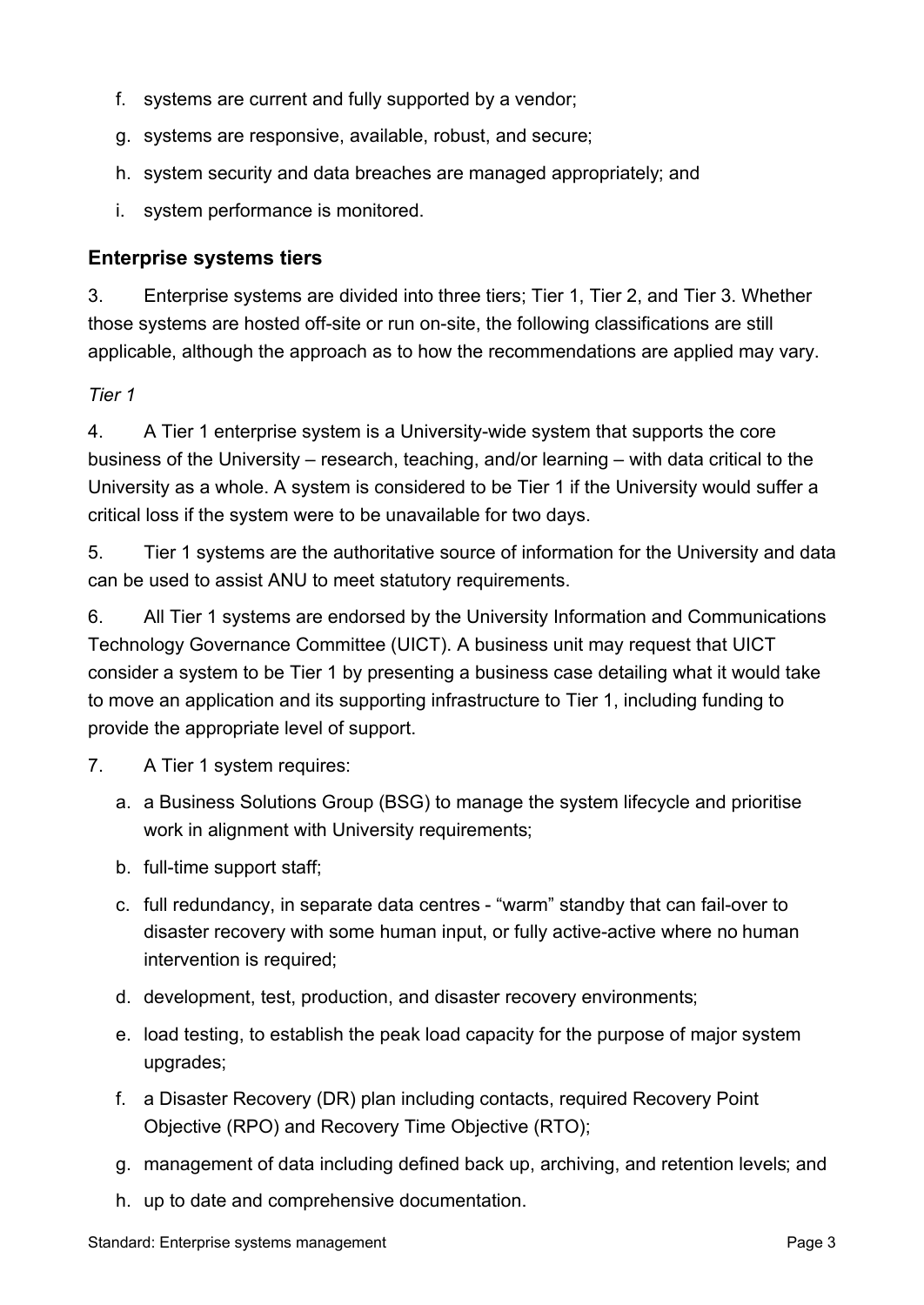8. Tier 1 systems undergo full failover and failback testing at least once every two years, and within six months of any major change.

*Tier 2*

9. A Tier 2 system is a non-core University-wide system. The effect of a Tier 2 system's failure on the University is not as critical as a Tier 1 system. Although inconvenienced, the University would be able to function without a Tier 2 system for up to one week.

10. A Tier 2 system will have a lower outage restoration priority than a Tier 1 system in a circumstance in which multiple systems have been impacted by a failure. It will have priority over lower tier systems.

11. There are certain Tier 2 systems that are considered to be Tier 1 at specific times during the year, such as the student admissions system. System requirements and the level of support provided will be determined for each of these systems individually.

12. A Tier 2 system requires:

- a. a BSG to manage the system lifecycle and prioritise work in alignment with University requirements;
- b. development, test, and production environments;
- c. full compliance with standard University architecture;
- d. load testing, to establish the peak load capacity for the purpose of major system upgrades;
- e. a DR plan including contacts, required RTO and RPO; and
- f. data management including defined back up, archiving, and retention levels.

13. A Tier 2 system does not require redundancy infrastructure. If there is no redundancy infrastructure incorporated into the system architecture, recovery time for that system will be slower in the event of a system failure.

14. Tier 2 systems undergo full failover and failback testing at least once every two years, and within six months of any major change. If there is no redundant infrastructure supporting the system then a failover test from system backups must be performed.

## *Tier 3*

15. A Tier 3 system is any system not captured in Tiers 1 or 2.

## **System owner responsibilities**

16. All enterprise systems have a system owner.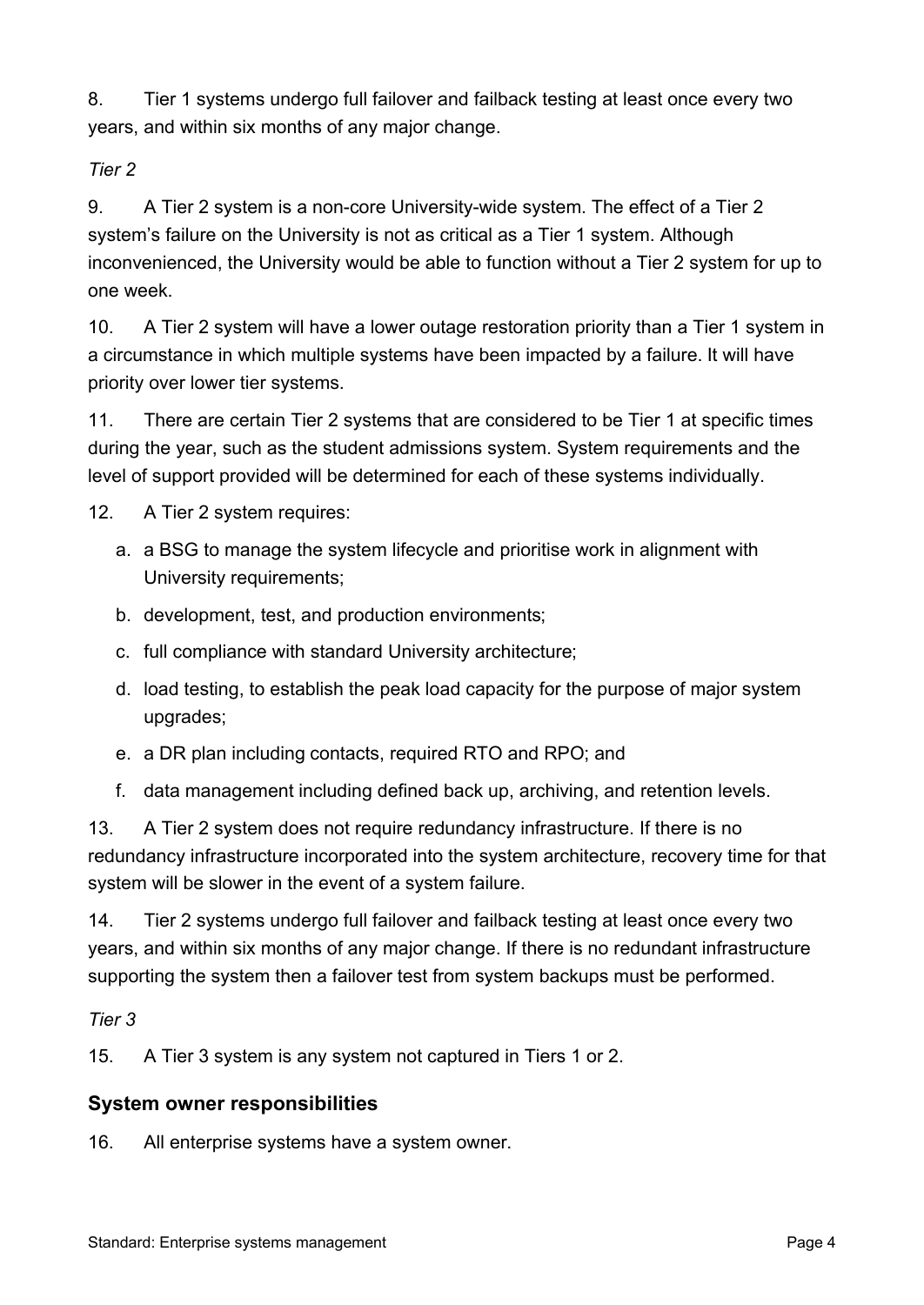17. System owners are responsible for the implementation and operation of their enterprise system, including:

- a. ensuring authorised users are advised of all relevant ANU policies and related documents, and are provided with adequate training and support on the use of information infrastructure and security of information assets;
- b. the quality of data held in their system;
- c. identifying and managing DR plans and business continuity requirements for their system;
- d. ensuring that risk management, including risk assessment and mitigation, and change management processes, are undertaken for their system;
- e. procedures and processes are in place for the operation and security of the enterprise system, including standard operating procedures and privacy impact assessments; and that such procedures and processes are consistent with current University IT security and privacy policies and procedures;
- f. adequate measures are taken to ensure that the application system is protected from unauthorised access by: (1) any utility, operating system or malicious software that is capable of overriding or bypassing application controls and (2) unauthorised users;
- g. appropriate steps are taken to ensure the integrity and security of all applications, including that the application does not compromise other systems with which information resources are shared; and
- h. that relevant applications and operating systems in each area remain the responsibility of that area.
- 18. System owners comply with the following:
	- a. a process for user access to information and application functions is implemented, documented, and reviewed on a regular basis;
	- b. user administration controls in place including formal procedures and processes for granting, removing, and modifying users
	- c. formal change control procedures documented and enforced; and a formal document change process, including risk assessment, and impacts of change, implemented
	- d. audit and monitoring activities logged and recorded; audit and monitoring logs include user activity, exceptions, and events including user ID, date, time, and detail of event.

19. The system owner establishes a BSG for every enterprise system, regardless of tier.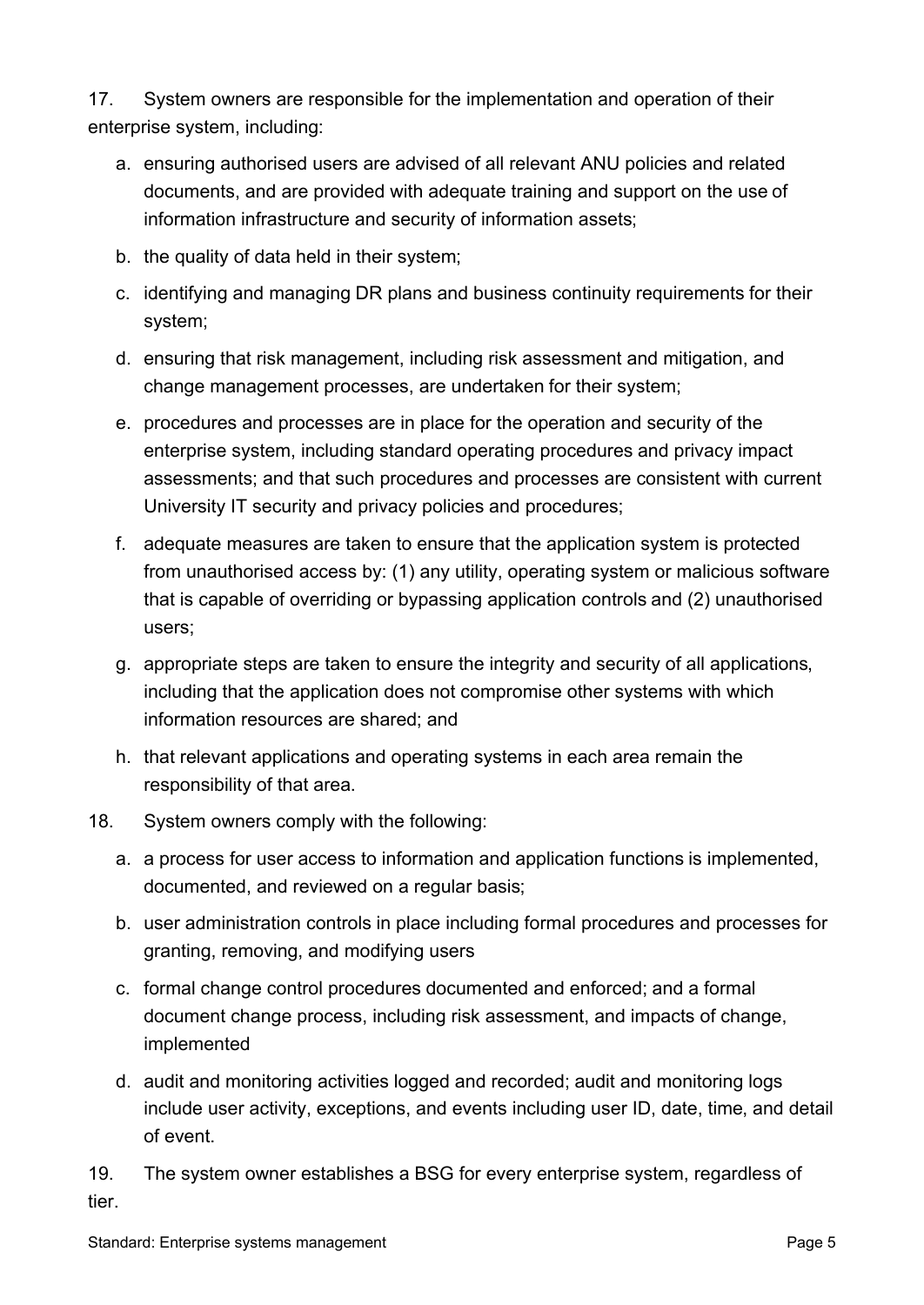## **Business Solutions Group responsibilities**

20. A BSG may be responsible for multiple enterprise systems within a business area.

21. The BSG will provide operational support for business processes within the business area, including:

- a. ongoing business process review;
- b. system lifecycle and strategic direction planning;
- c. risk planning and mitigation including business continuity planning;
- d. proposals to support new and improved functionality;
- e. configuration and updates, e.g. modifying the enterprise system without writing new code;
- f. helpdesk support;
- g. preparation of system/technical change requests;
- h. information architecture and data stewardship, relating to the validation and management of data integrity, quality, access, ownership, and usage;
- i. non-technical change and communication management;
- j. system acceptance testing, user acceptance testing, and quality assurance, including test script preparation;
- k. reporting against statutory requirements;
- l. role based security;
- m. training and implementation; and
- n. user documentation.

#### **Information Technology Team responsibilities**

22. An Information Technology Team (ITT) supports the function of the BSG. An ITT will either:

- a. be established within ITS by the Director. This team may be overseen by an external group or entity at the direction of the Director(ITS) or Chief Operating Officer; or
- b. consist of IT technical support staff that are external to ITS. If these groups require support from ITS they will require an Operating Level Agreement (OLA) to define the level of support and responsibility offered between the two teams.
- 23. The ITT manages:
	- a. system establishment;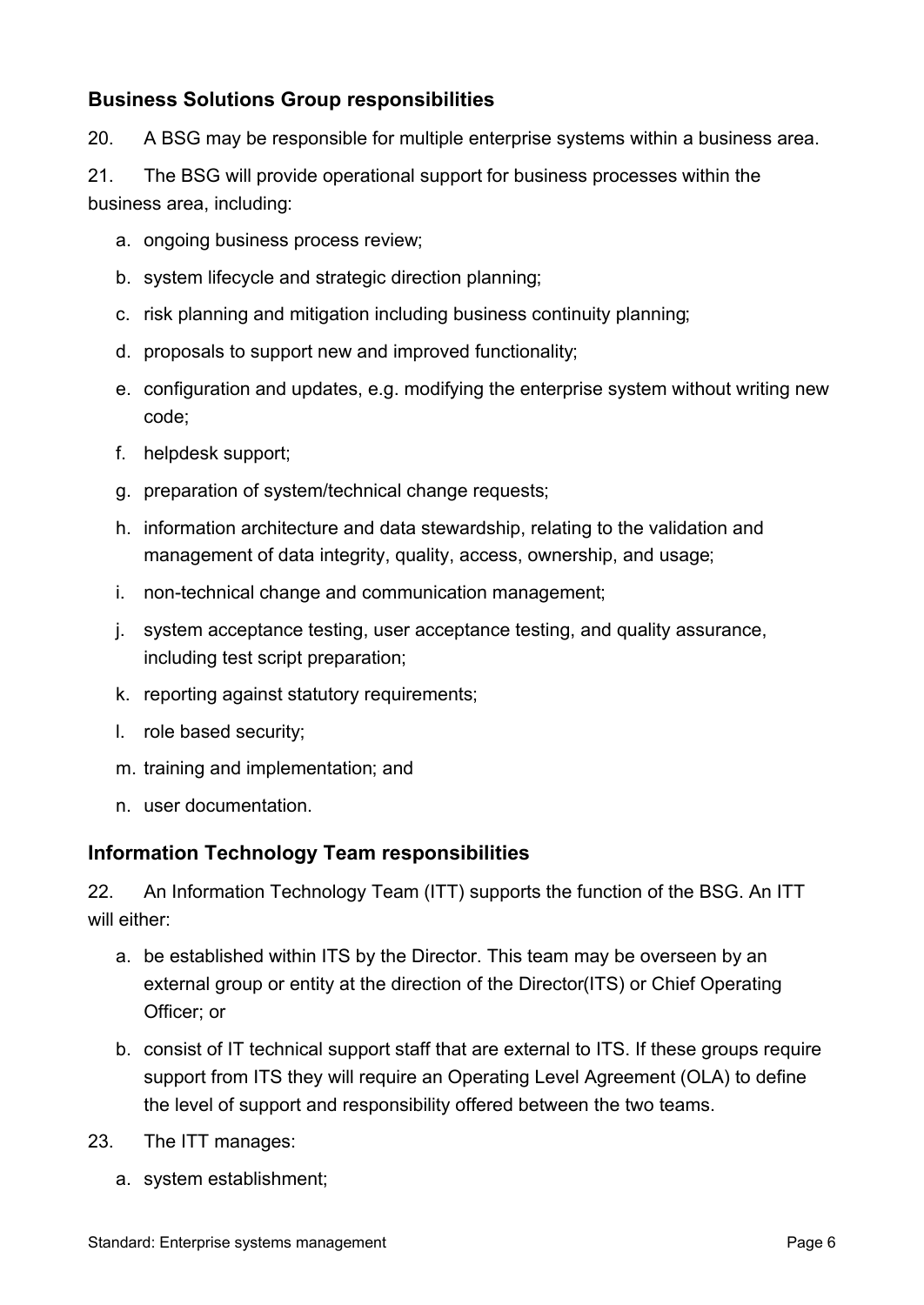- b. system access and security
- c. integration;
- d. maintenance and upgrades;
- e. customisation and development as appropriate;
- f. upgrading production and version control;
- g. system risk mitigation including disaster recovery (in collaboration with the system owner);
- h. third tier support;
- i. unit integration and testing;
- j. major change and technical life cycle support;
- k. performance monitoring; and
- l. systems documentation.

24. Privileged access and elevated access accounts can potentially allow access to the entire system, especially if the account provides access to financial, confidential, or otherwise sensitive information or data. Therefore, these accounts need to comply with the *[Information technology account management and access procedure](https://policies.anu.edu.au/ppl/document/ANUP_000709).*

#### **Change management**

25. All changes to enterprise systems follow the ITS change management process as described in the [Change Advisory Board Terms of Reference](https://erms.anu.edu.au/wcc/faces/wccdoc?dDocName=ERMS2160339).

26. Changes to enterprise systems are approved by the BSG and prioritised with the ITT, based on the ITT's capacity and the priority of the change.

27. Minor changes are approved by the system owner or their nominated delegate, and follow business change management and technical change management processes.

28. Minor changes to enterprise systems are to be undertaken with consideration of the capacity of the ITT and the BSG.

29. Major changes to enterprise systems can involve significant preparation, a high level of work complexity, and/or major expenses. A change record is to be submitted to the Change Advisory Board to communicate the change as early as possible, with a minimum of 1 weeks' notice prior to implementation.

#### **Service Improvements**

30. Service improvements can include technology uplift and business re-engineering. These may be incorporated into a single project to take advantage of their interdependencies, in which case the Director (ITS) will prepare the proposal.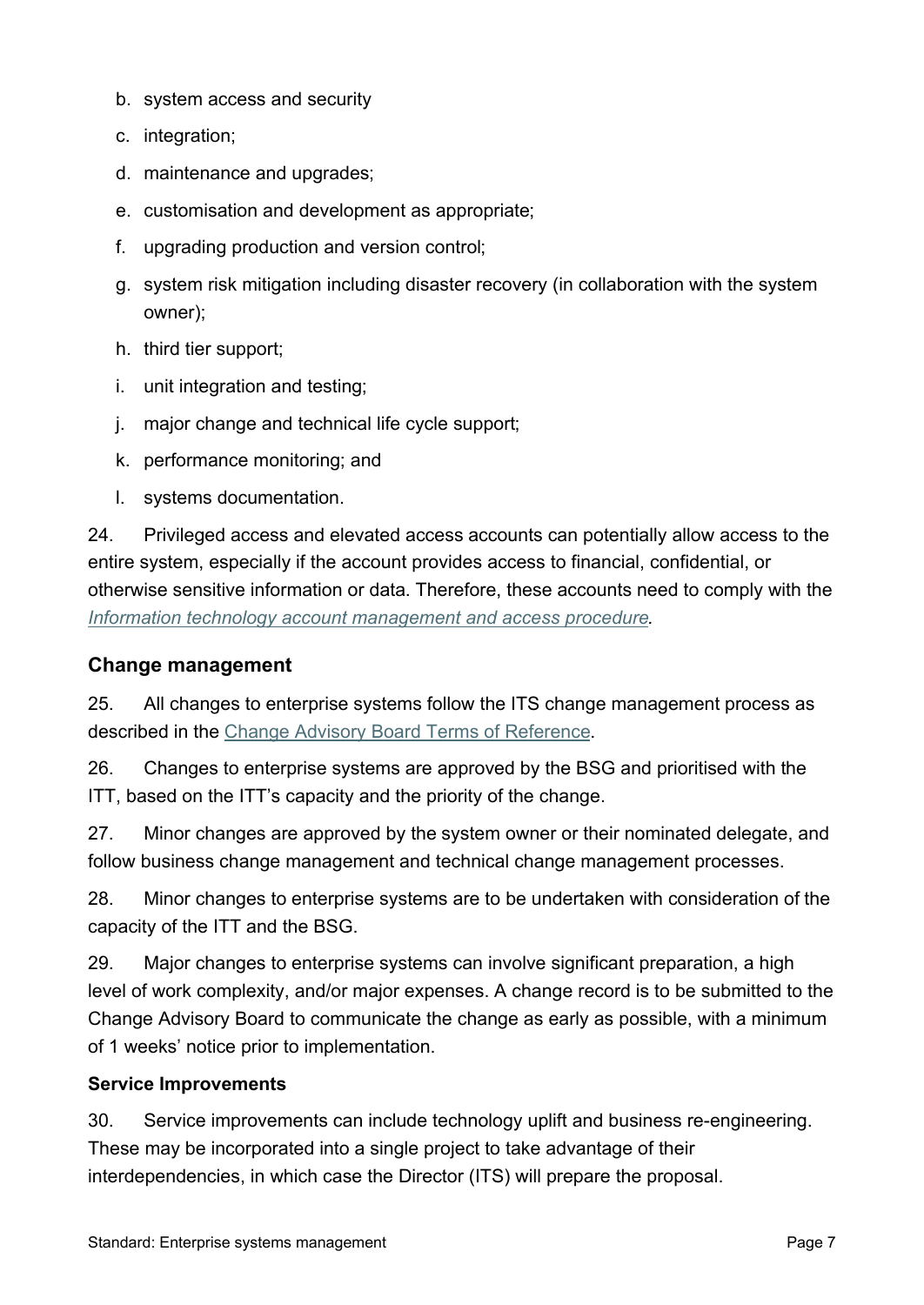31. Requests to perform service improvements are to be documented via a project proposal or business case (as appropriate) with endorsement from the Director (ITS) and approval from UICT. These proposals, accompanied by a detailed project plan, are to be submitted to UICT in accordance with procedures on the [UICT webpage](https://services.anu.edu.au/planning-governance/governance/university-information-communications-technology-governance-committee). In principle approval for funding is sought as early in the planning process as practical from UICT.

32. Technology uplift proposals are based on systems cost and risk to the University of not making the change, and will be prepared by the Director (ITS).

33. Business re-engineering proposals are prepared by the system owner, and are based on:

- a. solving pressing problems;
- b. ensuring University objectives are met in a timely way;
- c. realising potential efficiencies;
- d. estimated returns viewed as an 'investment'; and
- e. meeting University and IT strategies.
- 34. A steering committee is required for all service improvements. The committee:
	- a. ensures that the project plan is closely coordinated to ensure that value-add is achieved;
	- b. ensures adequate resource management;
	- c. reviews control changes and recommend additional organisational changes;
	- d. gives authorisation to proceed with each phase of the project or implementation; and
	- e. consults as necessary to flag major policy issues and/or conflicting priorities.

### **Funding management**

35. A funding model is established that supports the development and life extension of enterprise systems. Typically:

- a. the BSG role is resourced within the recurrent budget of the system owner's Director, based on annualised system support estimates. If the ITT is located with ITS, the Director (ITS) will resource these roles;
- b. software licensing and vendor costs (including ongoing vendor maintenance and support costs) are carried by the Director (ITS) for recognised Tier 1 and 2 systems;
- c. minor change commitments are carried within BSG and ITT resources based on availability and other commitments;
- d. service improvement commitments are carried by projects resourced by the University at the time of commitment to the improvement;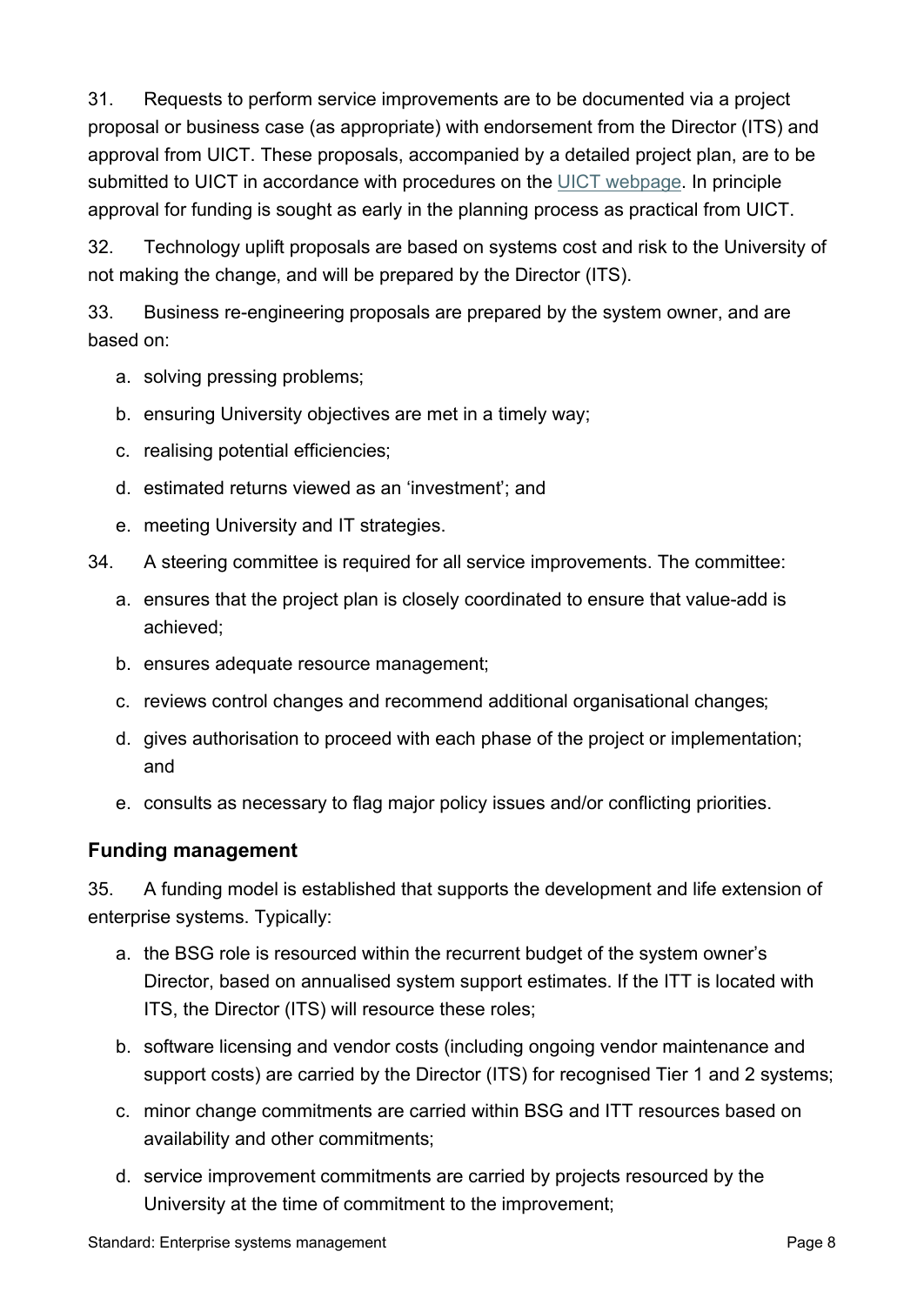- e. platform (back-office) costs such as infrastructure, are carried by the Director (ITS) where the enterprise system is managed within ITS;
- f. life-cycle and life-extension analyses is used by the University to provide for future service improvement budgeting where prudent to do so; and
- g. if not included as part of major project, education and training costs are carried by the Director (ITS) or the system owner's Director, depending on content (business processes or technical skills etc.).

36. Funding to achieve business transformation is included in the project budget to ensure the investment in technology aligns with the strategic objectives of the University.

## **Vendor management**

37. The initial vendor relationship and contract is established jointly by the system owner with the support of the Director (ITS) or nominated delegates.

- 38. Vendor payments:
	- a. initial payment and funding is managed by the system owner with the support of the Director (ITS); and
	- b. ongoing payments to the vendor is funded via the ITS recurrent budget.

## **Enterprise architecture**

39. ITS is responsible for the ANU Enterprise Architecture (EA) strategy and roadmap. Individual enterprise systems have a roadmap that aligns with this.

40. In conjunction with ITS, the BSG identifies services and capabilities required to deliver both University and local strategies. The BSG and ITS jointly develop the EA vision, including plans and roadmaps to deliver future services that can be achieved within the University's resource constraints. They select opportunities and solutions to cross the gaps between the current and future state.

41. The ITT develops the underpinning technology roadmaps and work with the BSG to implement the EA vision. This may be achieved by the selection and implementation of new enterprise systems, changes to existing enterprise systems, or by leveraging underutilised functionality.

42. All changes to licencing relating to enterprise systems are agreed by the Director (ITS) and the system owner, and follow ANU procurement processes.

43. Existing building block components such as systems, templates, integrations and tools are used to increase agility, improve quality of information and generate potential cost savings wherever possible.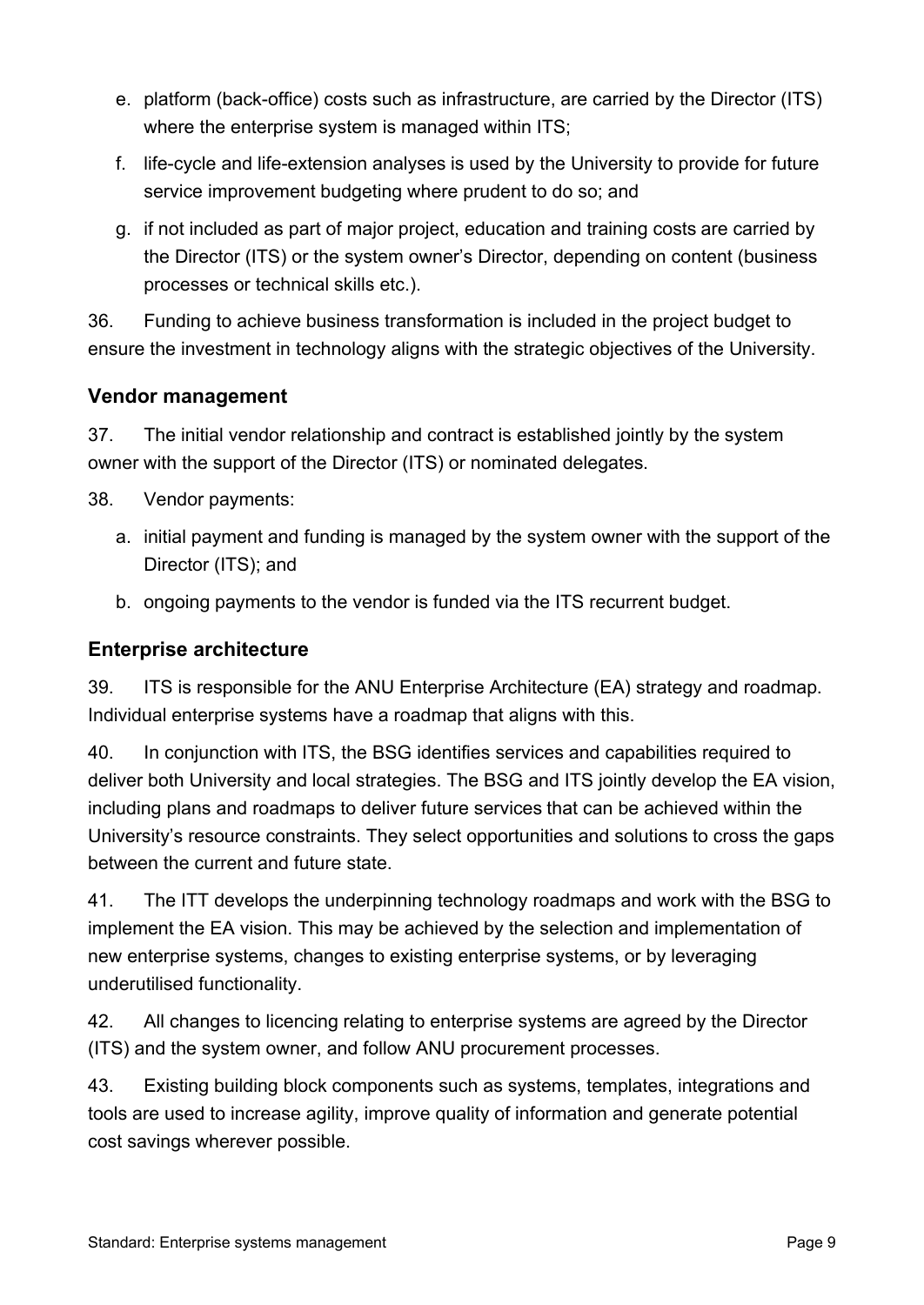44. The BSG provides solution architecture, in conjunction with the ITT, for each new system or change to existing architecture, including DR architecture.

45. Where possible all enterprise applications are mobile responsive, in particular in the case of student-facing systems.

46. All other enterprise applications are mobile compatible and configured in alignment with the *[Information technology security](https://policies.anu.edu.au/ppl/document/ANUP_000421) [policy](https://policies.anu.edu.au/ppl/document/ANUP_000421)*.

## **Enterprise system responsibilities**

47. The responsibilities between the BSG and ITT are defined below. Agreement through Service Level Agreements (SLAs) and OLAs is established where responsibilities vary from the service catalogue, or more system specific information is required. System responsibilities include:

| <b>Responsibility</b>                                              | <b>BSG</b> | <b>ITT</b> |
|--------------------------------------------------------------------|------------|------------|
| <b>Day-to-day operations</b>                                       |            |            |
| Systems monitoring                                                 |            | X          |
| <b>Production scheduling</b>                                       |            | X          |
| Database administration and tuning                                 |            | X          |
| Helpdesk services (Levels 1 and 2 ITIL support)                    | X          |            |
| Level 3 ITIL support                                               |            | X          |
| Migration between development, testing and production environments |            | X          |
| Application of patches and fixes                                   |            | X          |
| Testing and quality control                                        | X          |            |
| User documentation/version control                                 | X          |            |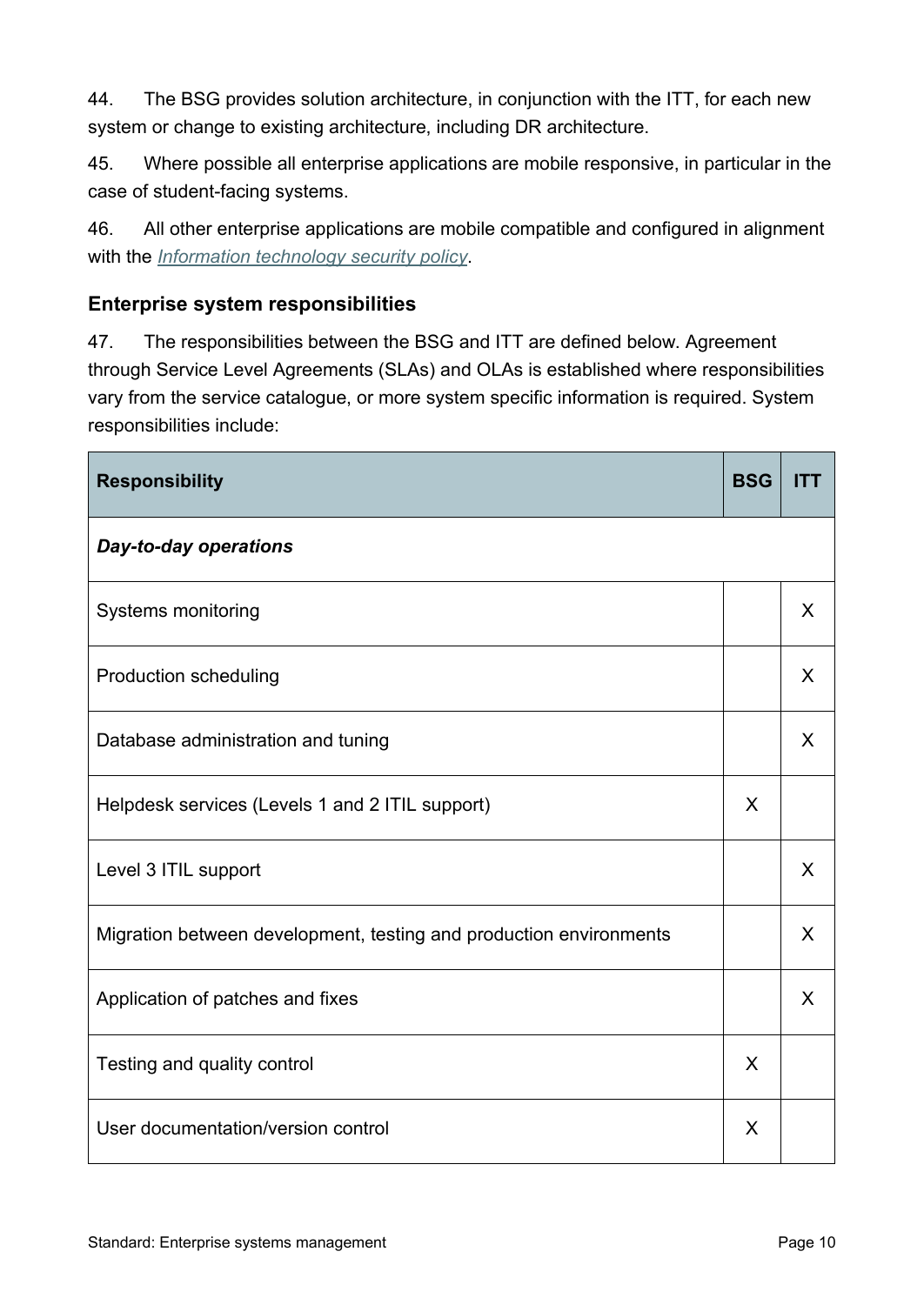| System documentation/version control                                                         |   | X. |
|----------------------------------------------------------------------------------------------|---|----|
| System support – primary support to keep the system running                                  |   | X  |
| <b>Security</b>                                                                              |   |    |
| Update role-based security (profiles)                                                        | X |    |
| Update and maintenance of access controls (mechanism for access)                             |   | X  |
| Application specific security                                                                |   | X  |
| Intrusion and breach monitoring and prevention                                               |   | X  |
| <b>Minor change</b>                                                                          |   |    |
| Specification of change requests and transmission using service<br>management system         | X |    |
| Applying configuration changes                                                               | X |    |
| Customisation: Coding and application of change requests                                     |   | X  |
| <b>Version control</b>                                                                       |   | X  |
| Testing and acceptance of changes                                                            | X |    |
| Migration of approved changes to production                                                  |   | X  |
| Technical change management                                                                  |   | X  |
| <b>Major change</b>                                                                          |   |    |
| Preparation of proposals and associated business cases to support major<br>functional change | X |    |
| Preparation of proposals and associated business cases to support major<br>technical change  |   | X  |
| Managing the technical installation and upgrade projects including                           |   | X  |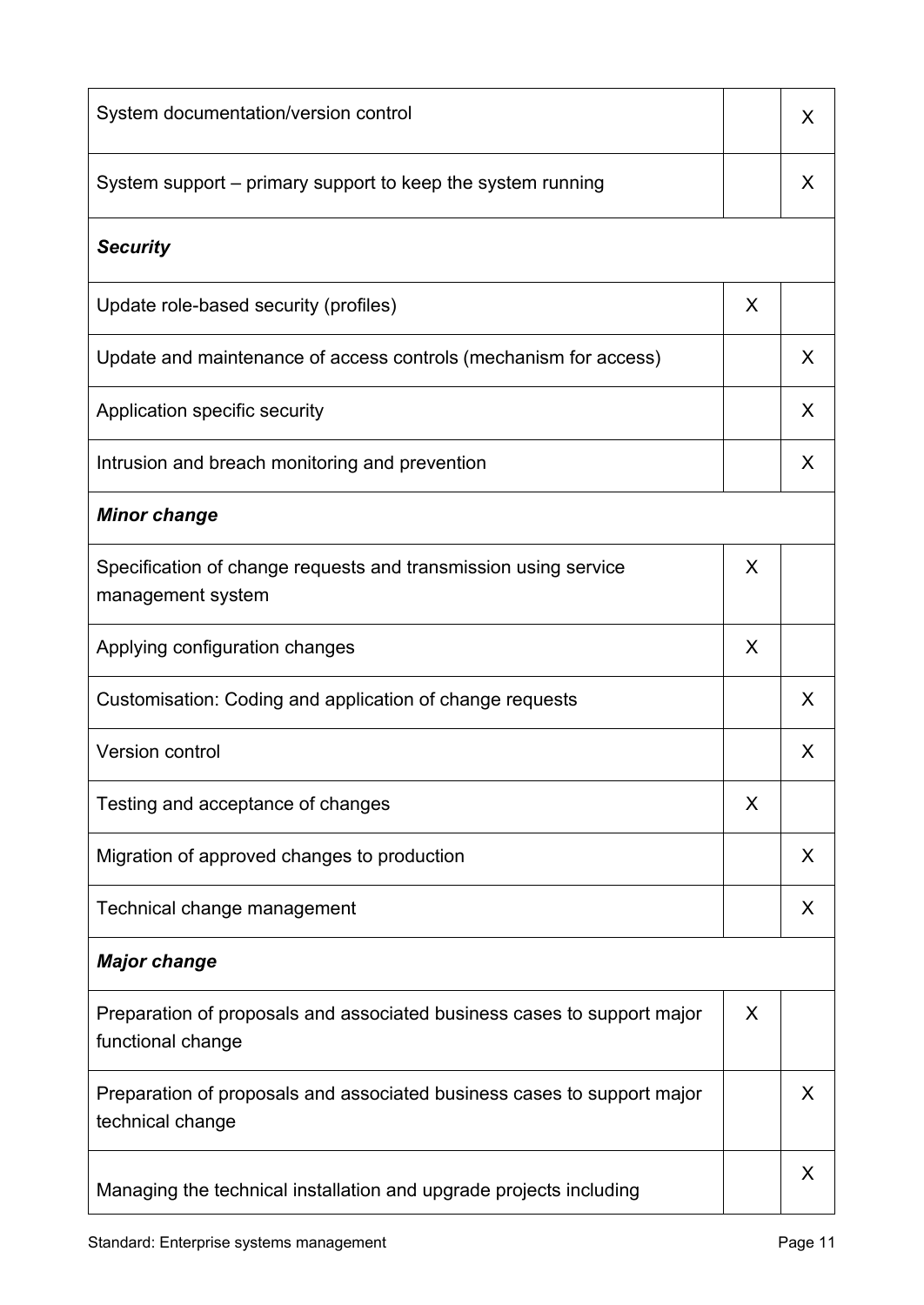| establishing the project and project team and undertaking technical and<br>load testing                                                      |   |   |
|----------------------------------------------------------------------------------------------------------------------------------------------|---|---|
| Managing the functional installation and upgrade projects including<br>establishing the project and project team and undertaking UAT testing | X |   |
| Managing staff in business area                                                                                                              | X |   |
| Managing technical staff                                                                                                                     |   | X |
| Managing business communications and business change                                                                                         | X |   |
| Managing technical communications and technical change                                                                                       |   | X |
| Life-cycle management                                                                                                                        |   |   |
| Managing technical life of system from purchase to retirement or<br>decommissioning                                                          |   | X |
| Managing functional life of system from purchase to retirement or<br>decommissioning                                                         | X |   |
| <b>Reporting</b>                                                                                                                             |   |   |
| Reporting against performance measures <i>i.e.</i> up time                                                                                   |   | X |
| Reporting against functional audit recommendations/reviews                                                                                   | X |   |
| Reporting against technical audit recommendations/reviews                                                                                    |   | X |
| Reporting against statutory requirements                                                                                                     | X |   |
| Reporting against business metrics                                                                                                           | X |   |
| <b>Standard support hours</b>                                                                                                                |   |   |
| Student and staff support provided during agreed hours<br>i.e. 9:00am to 5:00pm Monday to Friday                                             | X |   |
| System support provided during agreed hours<br>i.e. 9:00am to 5:00pm Monday to Friday                                                        |   | X |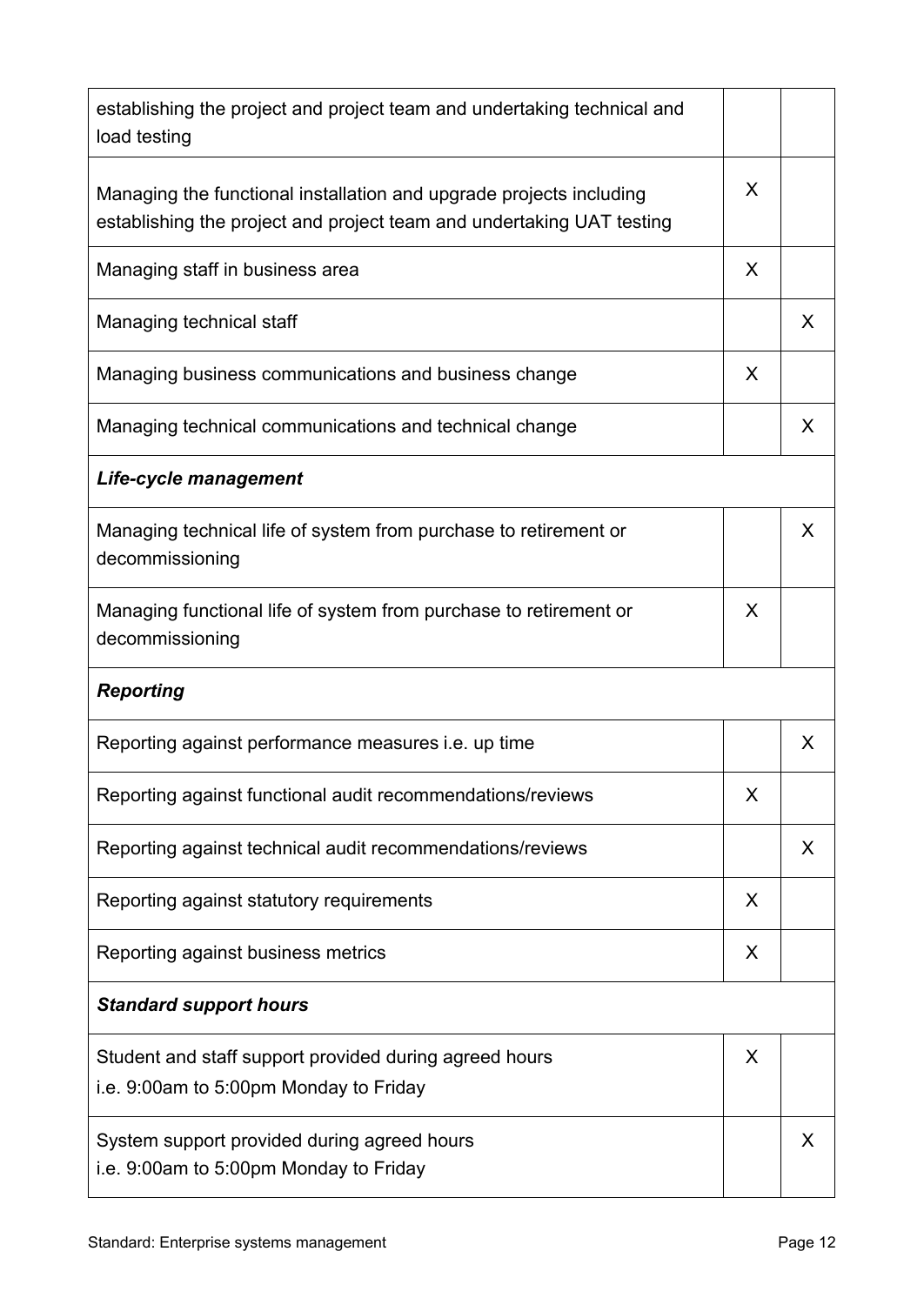| Provision of after-hours help desk support (seldom offered and requires<br>discussion)                                         | X | X |
|--------------------------------------------------------------------------------------------------------------------------------|---|---|
| Provision of after-hours technical support                                                                                     |   | X |
| <b>Risk</b>                                                                                                                    |   |   |
| Identify risks and plan for risk mitigation                                                                                    | X | X |
| <b>Knowledge management</b>                                                                                                    |   |   |
| Keeping current with sector knowledge ie. application functional knowledge<br>and its fit for purpose status                   | X |   |
| Keeping current with technology knowledge                                                                                      |   | X |
| Keeping current with technical roadmaps                                                                                        |   | X |
| Keeping current with vendor roadmaps                                                                                           | X | X |
| <b>Strategy and planning</b>                                                                                                   |   |   |
| Sets service strategic direction                                                                                               | X |   |
| Sets technology strategic direction in conjunction with Enterprise Architect<br>including 3 year portfolio and system planning |   | X |
| Determines priority of changes in conjunction of resourcing bandwidth                                                          | X |   |
| Determines bandwidth of resources to manage changes                                                                            | X | X |
| <b>Enterprise architecture</b>                                                                                                 |   |   |
| Minor changes to enterprise architecture                                                                                       | X |   |
| Development, updating and storage of enterprise architecture strategy and<br>roadmaps                                          | X |   |
| Development of technology roadmaps                                                                                             |   | X |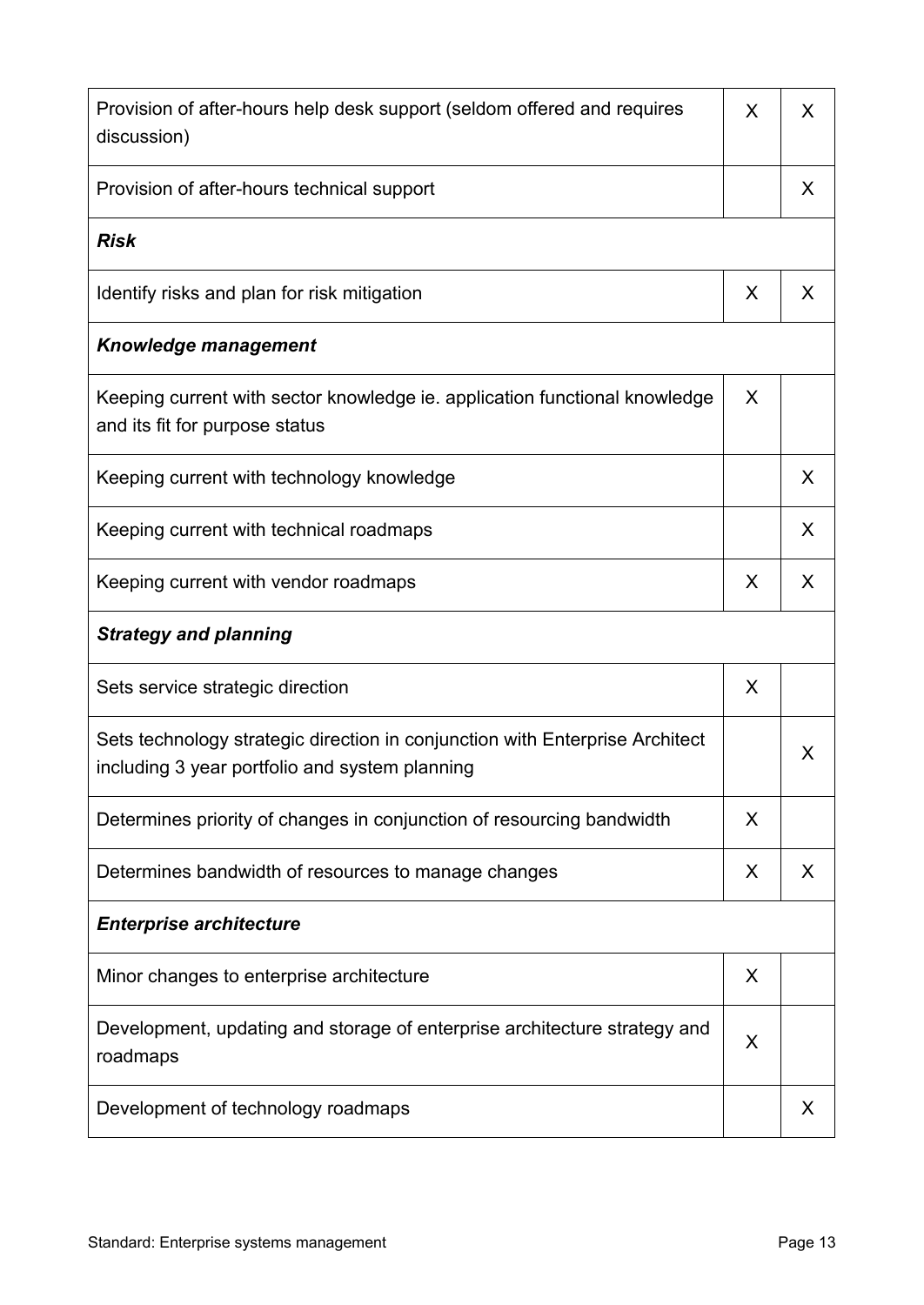## Document information

| Enterprise systems management                                                                                                                                                                                                                                                                                                                                                                                                                                                                                       |
|---------------------------------------------------------------------------------------------------------------------------------------------------------------------------------------------------------------------------------------------------------------------------------------------------------------------------------------------------------------------------------------------------------------------------------------------------------------------------------------------------------------------|
| Standard                                                                                                                                                                                                                                                                                                                                                                                                                                                                                                            |
| ANUP_000738                                                                                                                                                                                                                                                                                                                                                                                                                                                                                                         |
| 11                                                                                                                                                                                                                                                                                                                                                                                                                                                                                                                  |
| This standard provides a framework for the governance<br>and management of enterprise systems and defines the<br>roles and responsibilities of Information Technology<br>Services (ITS) and other business areas within ANU.<br>These are required to ensure the security, availability,<br>and integrity of enterprise systems.                                                                                                                                                                                    |
| Staff, Students, Alumni, Affiliates                                                                                                                                                                                                                                                                                                                                                                                                                                                                                 |
| Administrative                                                                                                                                                                                                                                                                                                                                                                                                                                                                                                      |
| Information Technology                                                                                                                                                                                                                                                                                                                                                                                                                                                                                              |
| Security                                                                                                                                                                                                                                                                                                                                                                                                                                                                                                            |
| 2 Apr 2019                                                                                                                                                                                                                                                                                                                                                                                                                                                                                                          |
| 5 Apr 2024                                                                                                                                                                                                                                                                                                                                                                                                                                                                                                          |
| Director, Information Technology Services<br>(director.its@anu.edu.au)                                                                                                                                                                                                                                                                                                                                                                                                                                              |
| Vice-Chancellor (eo.vc@anu.edu.au)                                                                                                                                                                                                                                                                                                                                                                                                                                                                                  |
| <b>Information Technology Services</b><br>(policies.its@anu.edu.au)                                                                                                                                                                                                                                                                                                                                                                                                                                                 |
| AS ISO/IEC 27002:2015<br>Australian National University Act 1991<br>Australian Government Protective Security Policy<br>Framework<br>Public Governance, Performance and Accountability Act<br>2013<br>Public Governance, Performance and Accountability Rule<br>2014<br>Australian Government Department of Finance and<br>Deregulation Finance Circular No. 2009/08<br>Crimes Act 1914 (Cth)<br>Privacy Act 1988<br><b>Telecommunications Act 1997</b><br><b>Telecommunications Regulations 2001</b><br>1504249905 |
|                                                                                                                                                                                                                                                                                                                                                                                                                                                                                                                     |